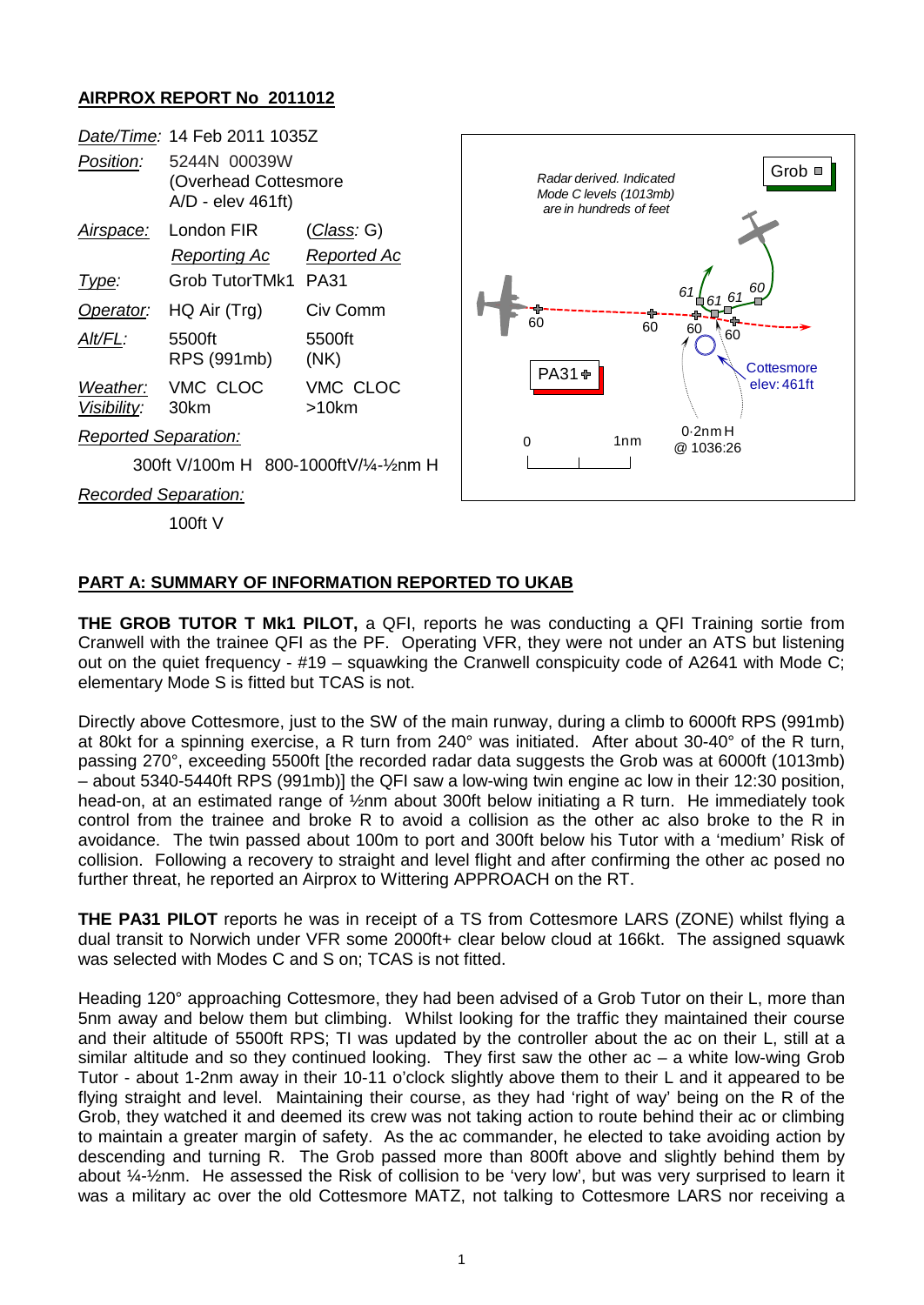radar service of any kind. Moreover, he was concerned that in accordance with the Rules of the Air, having maintained his course and altitude to allow the Grob pilot to manoeuvre around his PA31, the Grob pilot then took no avoidance to remain clear.

His ac is coloured white and grey and the HISLs were on.

He would recommend all ac operating within range of a LARS unit to operate at least one radio on that frequency. Also, even in VFR conditions, it would be preferable to have a radar service to provide a higher degree of safety and give pilots and controllers better information.

**THE COTTESMORE LARS CONTROLLER (ZONE)** reports that the weather was good - CAVOK and traffic had been light, mainly Tutors from Wyton and several transits under a BS. The PA31 pilot free-called after he had departed East Midlands for a transit to Norwich. The pilot called ZONE about 12nm W of Cottesmore, heading E at 5000ft (999mb). After identification, the flight was placed under a TS, with a reduced service due to poor radar performance. The pilot then asked to climb to an altitude of 5500ft BARNSLEY RPS (991mb) routeing direct to Norwich. Whilst outside the old MATZ boundaries, TI was called to the PA31 pilot about a Tutor ac displaying an 'agreed airspace' squawk, that was in the radar overhead and which appeared to be carrying out GH at a similar level. As the PA31 approached the radar overhead a further reduction to the service was issued in accordance with SOPs. The controller gave the PA31 pilot an update as the ac closed to a range of about 3nm and he monitored their profile. Additionally, he briefed the PA31 pilot that the Tutor might possibly be performing aerobatics in this area, which he knew from his own local knowledge is often the case. Both ac were now close in the radar overhead and he was unable to give further updates. However, at this stage the PA31 pilot requested an update which he was unable to provide as the Tutor was now displayed only as an SSR contact and the position would have been inaccurate. The PA31 pilot acknowledged that transmission and may have taken avoiding action on the Tutor. Later, the Tutor pilot called the unit on another frequency and declared the Airprox; the PA31 pilot was informed about the Airprox report on RT when he was about 12nm E of Cottesmore, before the ac was handed over to Marham LARS.

UKAB Note (1): Cottesmore aerodrome is open, and hence the MATZ instituted, on very limited occasions when advised by NOTAM or Supplement.

**HQ 1GP BM SM** reports that this Airprox occurred in the Cottesmore overhead, between a Tutor operating VFR and the PA31 routeing to Norwich, in receipt of a TS from Cottesmore ZONE.

At 1034:30 the PA31 was identified at 5000ft and placed under a TS that was reduced due to poor radar performance. This was immediately followed by ZONE providing accurate TI to the PA31 about the Tutor, which was acknowledged and a climb to 5500ft requested. At 1035:06, ZONE updated the TI on the Tutor to the PA31 pilot stating, "*traffic 12 o'clock, 3 miles* (radar replay shows 4.5nm lateral separation)*, crossing left to right, southbound, indicating 4 hundred feet below*" adding, "*that traffic Tutor possible aerobatics*." Neither of these transmissions were acknowledged by the PA31; however, the pilot states in his report that they were updated about the ac on their left. At 1035:23, ZONE updated the TI on the Tutor again to the PA31 crew stating that the Tutor was displayed *"…secondary only now 12 o'clock 3 miles manoeuvring."* This was followed shortly after by ZONE stating a further reduction in the TS from, "*ahead as you approach* (the) *radar overhead*."

The PA31 pilot's written report states that they 'saw the (Tutor) at approx 1-2nm…we maintained course and heading as we had right of way being on the right of them, watching the other aircraft I deemed it not to be taking avoiding action…so took avoiding action to descend and turn right.' At 1036:20, the PA31 pilot began to request a further update to the TI, but then reported visual with the Tutor. At this point the Tutor was E of the PA31, with both ac indicating 6000ft Mode C and 0.7nm lateral separation evident. The CPA occurred shortly after 1036:26, as the Tutor QFI executed a R turn to pass to port of the PA31, the Tutor indicating 6100ft and the PA31 6000ft.

[UKAB Note (2): The ac passed port-to-port, in between sweeps, with vertical separation of 100ft Mode C evident before and after the 'merge', the Grob Tutor passing above the PA31.]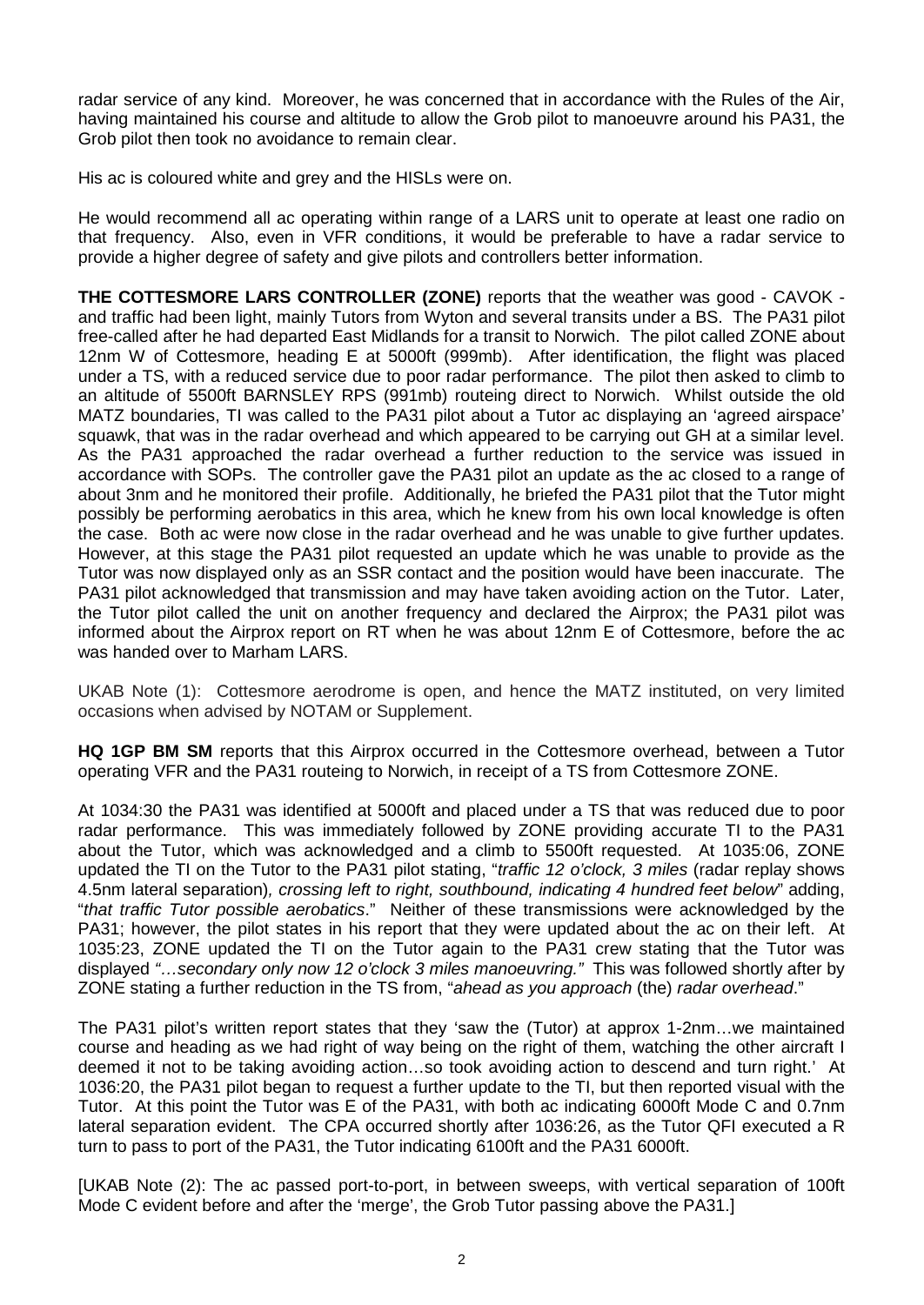The ZONE controller mentioned in his report the lack of primary surveillance radar (PSR) data due to the location of the ac in the Cottesmore overhead and the possibility that the position report derived from SSR would have been inaccurate. Although the update rate of the SSR is lower than that of the PSR, it is unlikely to have been an issue in this occurrence, especially given the relatively low altitude.

ZONE provided accurate and timely TI that enabled the PA31 pilot to visually acquire the Tutor in what the PA31 pilot considered enough time to monitor and assess the situation prior to taking avoiding action.

**HQ AIR (TRG)** comments that the Tutor pilot was operating in Class G airspace without an ATS. The sortie being flown involved intensive in-cockpit communication, in which case orders permit operation on a common quiet frequency. The crews of both ac were able to detect and avoid each other but estimates of the margin by which this was achieved vary. The Tutor pilot's assessment of height difference accords closely with the Mode C readouts, allowing for some inherent errors. The PA31 pilot's height assessment, coupled with his report that the Tutor passed behind him, suggests that he may have lost sight of the Tutor in the latter stages and may not have seen his avoiding action.

The Rules of the Air in such a scenario, where one pilot may not be visual with the other, are of limited use. Indeed, if the pilot with right of way does not see any avoidance action being taken by the other ac, or at least a wing waggle to acknowledge their presence, it would still be prudent to take action, as the PA31 pilot did in this case. Furthermore, the situation was close to being a 'head-on' in which case both pilots are obliged to avoid, to the right if possible, as both did in this case. Pilots operating under a TS should also be prepared to take pre-emptive avoiding action on identified conflicting traffic before an Airprox situation develops.

## **PART B: SUMMARY OF THE BOARD'S DISCUSSIONS**

Information available included reports from the pilots of both ac, a transcript of the relevant RT frequency, radar video recordings, a report from the air traffic controller involved and reports from the appropriate ATC and operating authorities.

It was apparent that the PA31 crew had wisely obtained a TS from ZONE to supplement their lookout, but it was not apparent why they were flying at an altitude of 5500ft RPS when it might have been preferable to transit, VFR, at the recommended quadrantal flight level. The Board recognised that the Controller had provided the PA31 crew with accurate TI, which was updated to reflect that the Grob was drawing R into their 12 o'clock. The controller also used his experience to advise that the Tutor could be manoeuvring hard and without warning – *"…possible aerobatics"*. This flow of information ensured that the PA31 crew obtained visual contact on the Grob Tutor about 1-2nm away in their 10-11 o'clock and slightly above them the PA31 pilot reports. The Board commended the controller for his good service and sound judgement that had contributed significantly to the PA31 crew's SA. A controller Member familiar with Cottesmore advised that their SSR is sourced from Cranwell and whilst the Airprox did occur close to the Cottesmore ASR 'overhead', at these altitudes the SSR should have been displayed fully to the controller, whereas primary data from their ASR would be more limited at the centre of his display and a good reason for not operating in their overhead.

When the PA31 crew first saw the Grob, the PA31 pilot had stressed that it seemed to him that the relative geometry required the pilot of the other ac to give way in accordance with the Rules of the Air. Subsequently, however, it was apparent from the radar recording that the Grob Tutor had turned onto a more nearly head-on aspect as the two ac closed on one another. Members noted the PA31 crew 'stood-on' in anticipation of the Grob crew turning away or climbing to remain clear of his ac, but when it became apparent that they were not doing so, the PA31 pilot elected to turn R and descend away from the Grob. Plainly 'the Rules' can only work if pilots have spotted the other ac in good time